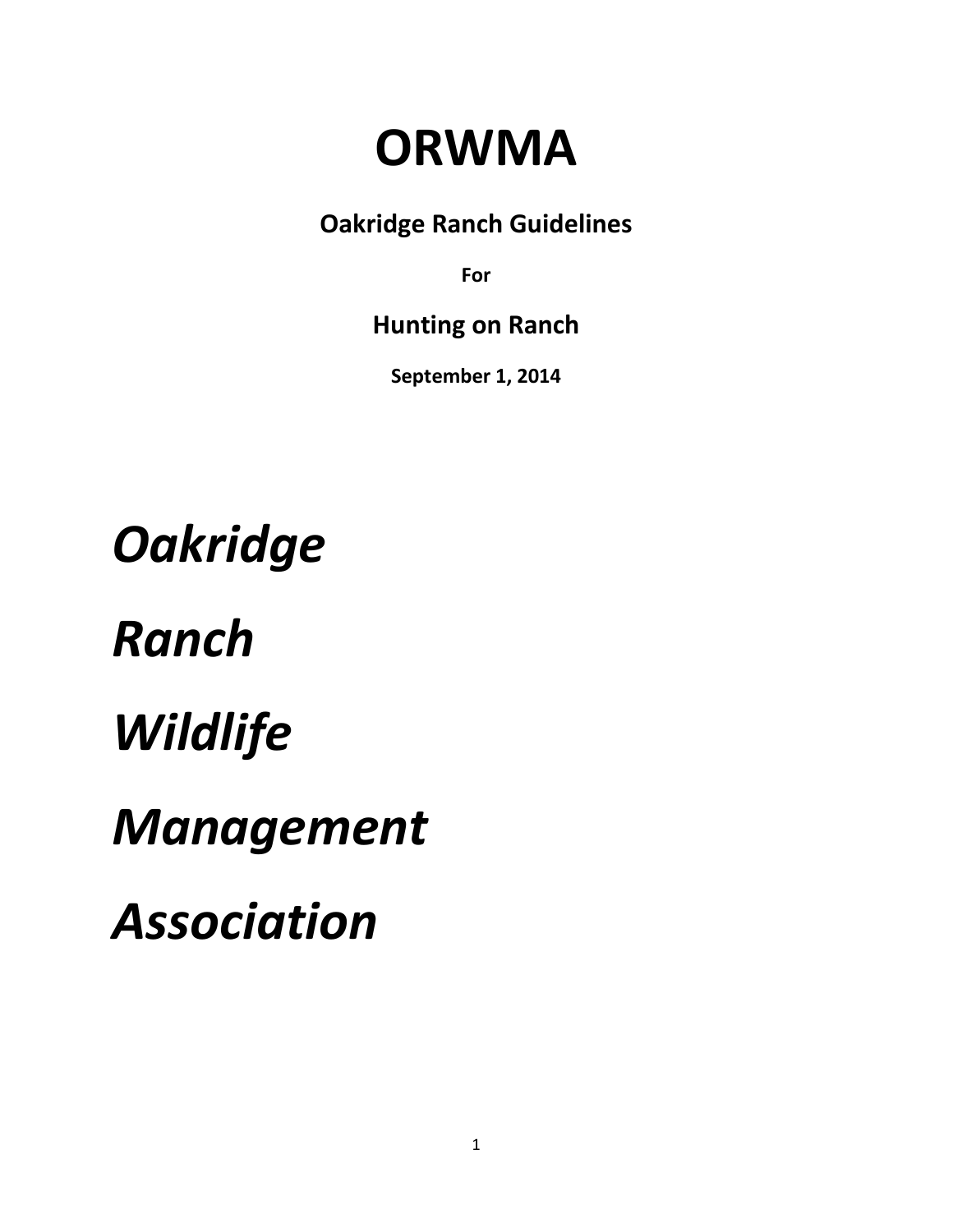# **Oakridge Ranch Wildlife Management Association**

**September 1, 2014**

# **Goals and Objectives:**

Improve Whitetail deer herd health by controlling number of deer in herd. Improve antler development and deer weight. Prevent deer from becoming a nuisance. Provide for recreational viewing and photographic opportunities. Provide a habitat that encourages natural Whitetail deer. Safely enjoy the fellowship of hunting and nature study. Preserve Oakridge Ranch's "naturalness."

# **Oakridge Ranch Wildlife Management Guidelines:**

- 1. Observe Safety Rules and Guidelines at all times. We must harvest with a SAFE deer season!
- 2. Field dress and take all harvested deer to an ORWMA check in station for weighing, jawbone removal, aging and B&C Scoring.
- 3. Colorado County special rules for buck harvest apply. Spikes and 13" inside spreads are required for bucks to be legal. Big bucks will improve our genetics, so take trophies only.
- 4. Doe permits will only be issued to members of the Oakridge Ranch Wildlife Management Association.
	- Priority will be given to those who used their 2013 Doe Permit
	- \$10 participation fee will be collected.
	- More than one permit allowed depending on availability.
	- *Not checking in all deer may limit next season's issuance of permits.*
- 5. Poachers will be reported to the Game Warden as soon as possible. Hunting off your property or a guest without identification could cause reporting to GW. Registering of guests with ORWMA may prevent embarrassment to your guest. Questionable shooting practices along property lines or across property lines could result in a call to the Game Warden.
- 6. Property Owners should limit the number of guest hunters on their property and self-limit the number of deer taken on their property. Leasing property to hunters is prohibited and a member will be removed from ORWMA's membership.

# **Safety Guidelines:**

- With our small acreage lots, the danger of a bullet traveling from one property into another is high.
- Not all owners will be hunting. Some will be out to enjoy a quiet weekend, so we must respect their activities and provide for their safety during the harvest.
- Everyone that fires a firearm on their property **MUST** be aware of where they are shooting at all times and where the bullet will end up.

#### **To provide for everyone's safety, we suggest the following guidelines be followed:**

1. **ENSURE** that any bullet fired on your property will not travel **OFF of your property**. This can be accomplished by using tree stands or elevated blinds where the hunter will be shooting towards the ground or by shooting into a natural backstop like a hill, mound of dirt or into a creek bottom. If a bullet lands on a neighbor's property, safety is at risk and you might be arrested.